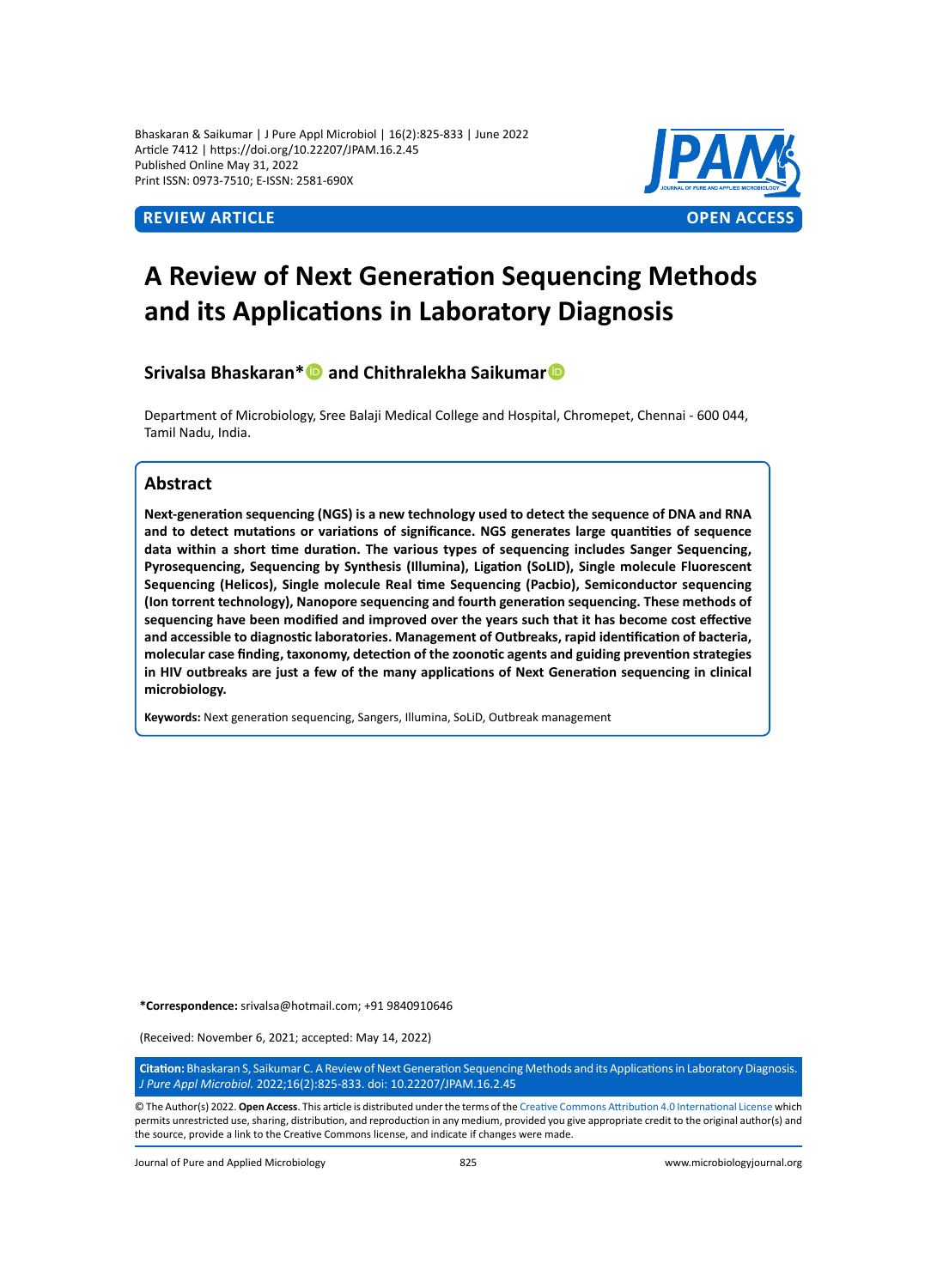### **INTRODUCTION**

Next-generation sequencing (NGS) is a new technology used to detect the sequence of DNA and RNA and mutations or variations of significance. NGS generates large quantities of sequence data within a shorter time duration as compared to conventional Sanger's method of sequencing. This novel technique uses different chemistries, matrices and bioinformatics technologies which can be used to sequence entire genomes or different lengths of DNA and RNA sequences in shorter time periods.<sup>4</sup> The first Next Generation Sequencing technique to be commercially available was the massively parallel pyrosequencing platform in 2005.<sup>46</sup>

DNA sequencing is done various steps which includes :

- 1. DNA fragmentation
- 2. Gene Library
- 3. Sequencing
- 4. Data analysis

# **DNA Fragmentation**

Targeted DNA is broken into several small segments using different methods like sonication, enzymatic digestion. The required short segments are isolated using different methods such as Hybridisation Capture Assay, Amplicon Assay **Genomic Library**

An organism's genome gets broken down into smaller pieces. Each piece is cloned into a unique vector, which is then carried by a unique microbial cell. A collection of recombinant vectors represents the organism's whole genome. This helps to analyse isolated groups of genes, hence understand their expression and function. It is this library that is sequenced using the various DNA sequencing methods.

All the methods of DNA sequencing starts by attaching short oligonucleotide sequences to the ends of fragmented short strands of DNA. These short oligonucleotide sequences are called adapters. The 5' and 3' ends of fragmented or amplicon DNA are annealed with certain DNA adaptor sequences. Double-stranded DNA adapters are 20–40bp segments with known sequences. On both the 5' and 3' ends of the fragmented DNA, there are two distinct adaptor sequences that can anneal to the DNA fragments.

Each DNA fragment has an adapter on one end that connects it to a solid substrate such as beads or flow cells, and another adapter on the other end that anneals to a primer that starts the polymerase chain reaction (PCR). PCR produces several copies of the same fragment, which are sequenced at the same time. As a result, these techniques are sometimes referred to as massively parallel sequencing techniques.

# **DNA Sequencing**

An NGS sequencer is used to perform massive parallel sequencing. In a specific sequencer, the library is uploaded onto a sequencing matrix. The platform on which the sequencing takes place is known as a sequencing matrix. Sequencing matrices differ depending on the sequencer. For example, the Illumina NGS sequencer uses flow cells, while the Ion Torrent NGS sequencer uses sequencing chips.

Several generations of sequencing methods have been developed.

- 1. First Generation sequencing- Sanger Sequencing
- 2. Second Generation Sequencing
- a. Pyrosequencing
- b. Sequencing by Synthesis (Illumina)
- c. Ligation (SoLID)
- 3. Third Generation Sequencing
- a. Single molecule Fluorescent Sequencing (Helicos)
- b. Single molecule Real time Sequencing (Pacbio)
- c. Semiconductor sequencing (Ion torrent technology)
- d. Nanopore sequencing
- 4. Fourth generation sequencing

# **Sanger Sequencing**

The first method used for sequencing was Sanger's DNA sequencing. Dr. Frederick Sanger's did research to design a DNA sequencing method in the 1970s. He had already published methods for RNA sequencing in the late 1960s. Sanger sequencing was the most commonly used tool in genomic research that led to extraordinary accomplishments. For example, the high-quality, reference sequence of the human genome under the Human Genome Project (HGP) was a product of Sangers sequencing.

The synthesis of DNA occurs in the 5' to 3' direction. The DNA double helix unwinds to expose single strands of the DNA which are replicated by adding on complementary nucleotides (dNTPs). Several enzymes are involved in the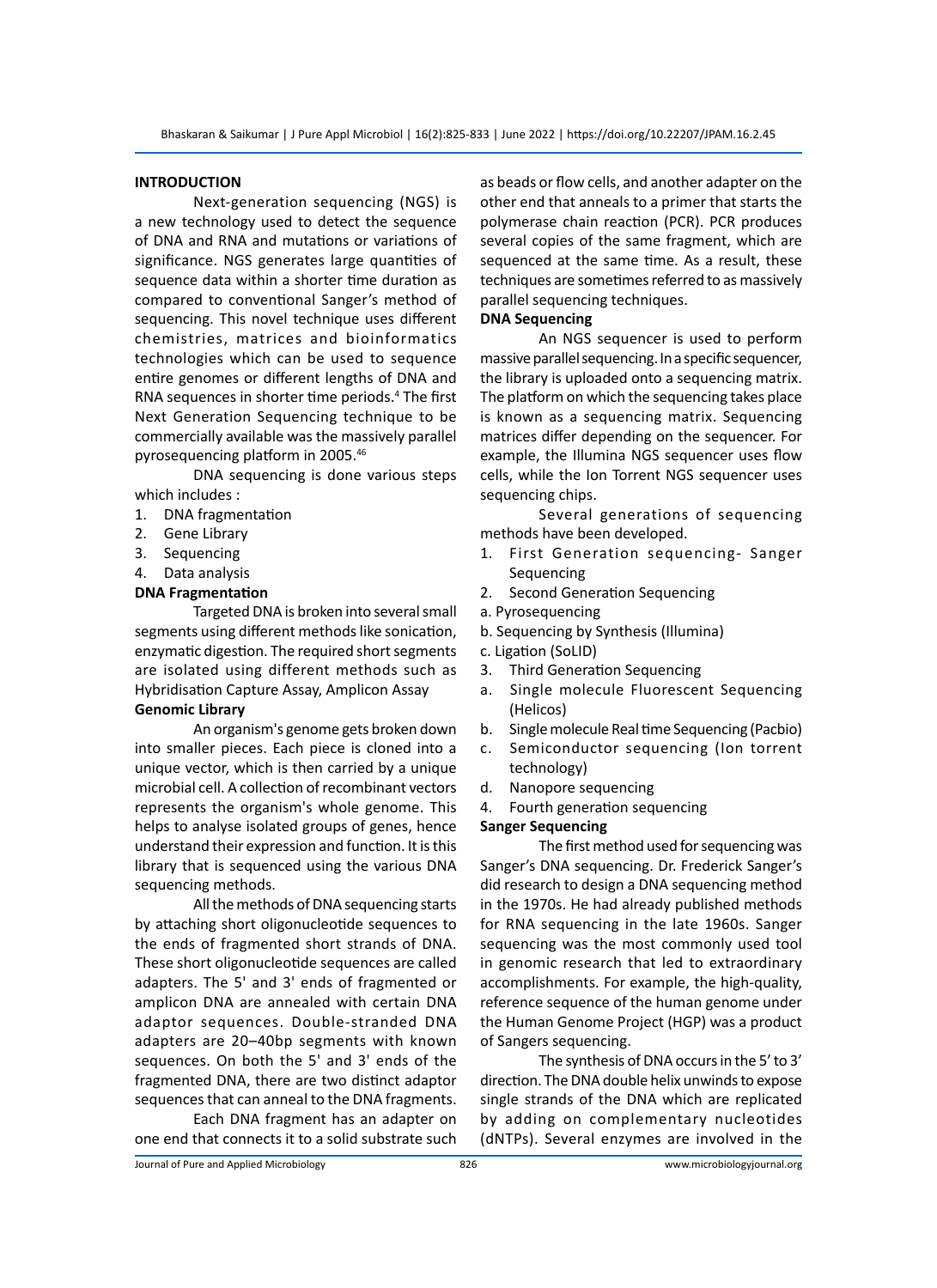replication of DNA including DNA polymerase, helicase, topoisomerase and DNA gyrase. The replication of DNA usually stops when the replication fork ends or upon reaching termination sequences in the template DNA strand.

Here the DNA to be sequenced is used as a template. The reaction mixture consists of primer (a short sequence of DNA complementary to the region to be sequenced), DNA polymerase, the four deoxynucleoside triphosphates (dNTPs), and dideoxynucleoside triphosphates (ddNTPs). The single stranded template DNA is mixed with this reaction mixture. The synthesis of DNA is carried out as usual with dNTPs till a ddNTP is added to the complementary strand. The ddNTP lacks a hydroxyl group at the 3' end, hence no interaction occurs with the 5′PO $_{\tiny 4}$  of the next dNTP. The elongation of the complementary chain of DNA stops with the ddNTP. Hence, Sanger's sequencing is also called the Chain Termination DNA sequencing method.

Several such strands of DNA are obtained and the various locations of the particular nucleotide on the complementary strand is determined by performing electrophoresis on thin slab polyacrylamide gel. Individual synthesis reactions are prepared for each ddNTP. In the initial models, the position of the different fragments were identified using  $P^{32}$  which was used to label the dATP molecules. This was observed on an X ray film.<sup>7</sup>

Later use of fluorescent labels simplified the process of reading the electrophoresis plates. In 1986, Applied Biosystems introduced a fluorescent DNA sequencing instrument, which used fluorescently labelled primers. The primer for specific nucleotide reaction was labelled with a specific fluorochrome and a scanning laser beam emitting specific wavelengths scanned the surface of the gel. Different excitation wavelengths were emitted from the fluorescently labelled primers which were detected during the separation of fragments electrophoretically. Initially, the fluorochromes were used to label the primer sequences for identification. The further sequences and position of nucleotides were identified by the length of the electrophoretically separated fragments. Improvements were made in the technology and fluorescently labelled dideoxynucleotides started to be used known as terminators. This allowed all the four dideoxynucleotides to get labelled with different fluorochromes and the same reaction vessel could be used. This helped in lowering the cost of the run.

Automated methods for sequencing became popular with the introduction of fluorescent labelling. ddNTP s are fluorescently labelled and all the four reaction mixtures are loaded into a single lane of a gel. These fragments are separated using electrophoresis. The position of each ddNTP is detected by laser beams when the ddNTPs leave the gel. A chromatogram documenting the fragment order is generated in which the amplitude of each spike represents the fluorescent intensity of each fragment.

Further improvement in the technology was made by introduction of Capillary gel electrophoresis instead of slab gel electrophoresis. This involved directly injecting a polymeric separation matrix into capillaries leading to singlenucleotide resolution.<sup>7</sup>

The sample containing the fragmented and amplified DNA is loaded into the capillaries. Electrical current pulses were passed through the loaded capillary gel thereby separating the DNA fragments to obtain single nucleotide resolution through a process known as electrokinetic injection.

Sanger's Chain termination method is very time consuming and expensive method of gene sequencing. The human genome project which took 10 years to complete used Sanger's Chain termination DNA sequencing method. Newer methods of DNA sequencing which does not require construction of Genomic Library have been developed.

#### **Pyrosequencing / 454 Sequencing**

A succession of enzymatic reactions are used which leads to generation of visible light. Each plastic bead has one DNA fragment attached which is amplified by PCR within an oil-water emulsion. The final product has is a about one million copies of the DNA fragment covering the bead. The PCR products are denatured and each bead is deposited into picoliter sized wells. Three important enzyme reactions take place in these wells. In the first step, DNA synthesis occurs using a primer and single type of unlabelled dNTP such as d ATP, dGTP, dCTP, or dTTP which is catalysed by DNA polymerase. With each nucleotide added,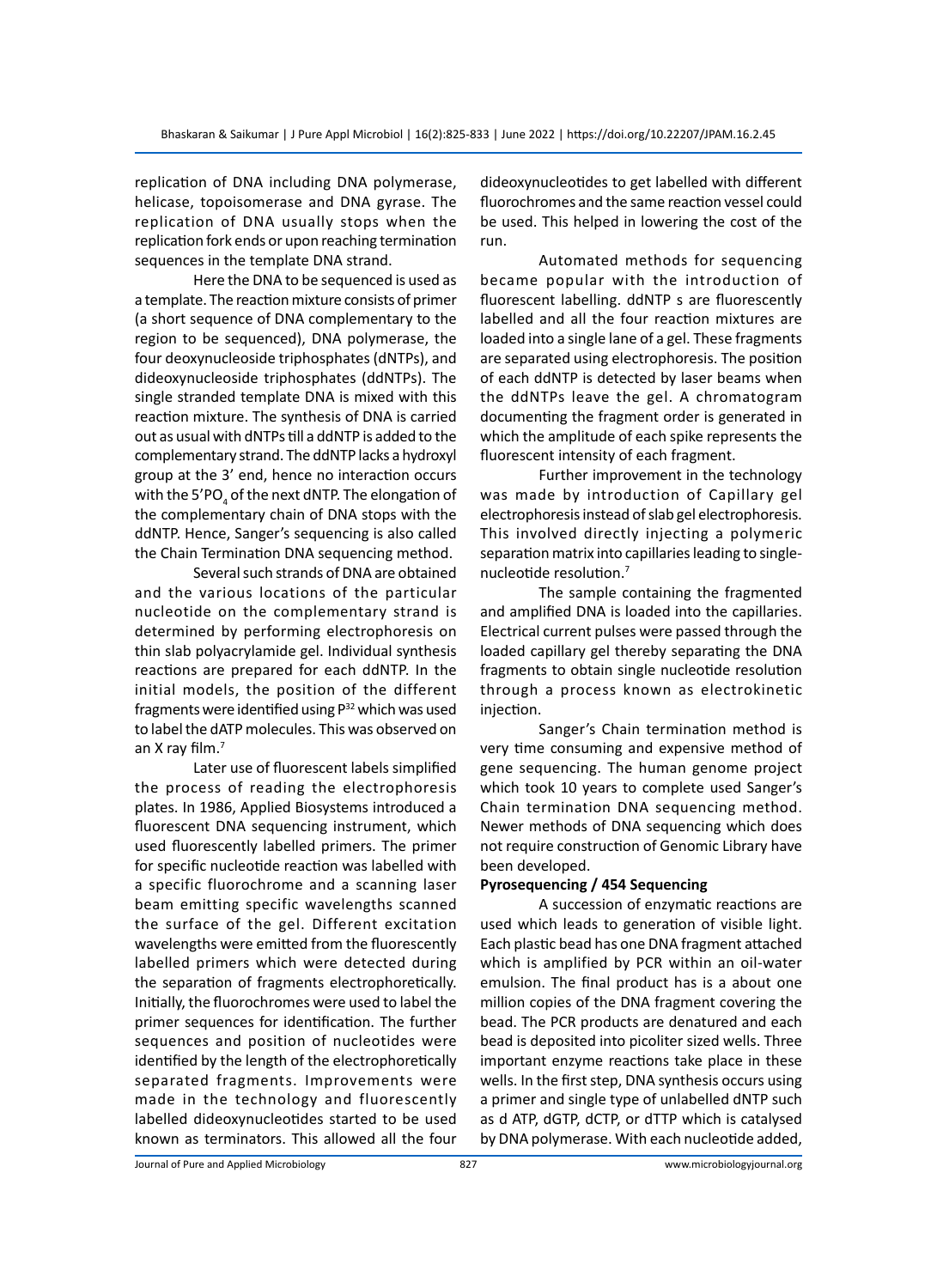a pyrophosphate (PPi) molecule is released. In the second step, the enzyme ATP sulfurylase catalyses the conversion of the PPi to ATP.

In the third step, this ATP is converted to light using the enzyme firefly luciferase. A flash of light is hence generated for each nucleotide added and the intensity of the flash depends on how many nucleotides were added. The flashes generated from each well is correlated with the nucleotide added in the particular well. A Computer software is used to monitor the growth of the DNA chain synthesised, one nucleotide at a time.

### **ABISOLiD**

This method is called sequencing by ligation or SOLiD technology. Amplification of genomic fragments is similar to pyrosequencing. The amplified fragments are moved onto a glass support surface where a primer is hybridised to the adapter. Following denaturation of amplified fragments, a primer with complementary nucleotide sequence to the adapter is added. Eight based oligonucleotides (octamers) are attached through hybridization to each fragment and this is yet again attached to the primer by the enzyme ligase. The bases in the fourth or fifth position of the octamer are labelled with fluorescent markers. To identify the bases, laser light is used to stimulate the fluorescent labels. After that, the fluorescent label is removed by cleaving the ligated octamer after the fifth base. The ligation and cleavage process is repeated, and the sequence is identified based on the detected fluorescence.

Whole genome resequencing, targeted resequencing, transcriptome research (including gene expression profiling, small RNA analysis, and whole transcriptome analysis), and epigenome research are among applications of SOLiD.

# **Solexa/Illumina Sequencing**

Solexa/Illumina sequencing is sequencing by synthesis and reversible dye terminators which help to identify each nucleotide added onto the DNA strand during the sequencing process. This type of sequencing uses a glass slide coated with a lawn oligonucleotides in 8 channels known as the flow cell. The sequences of these oligonucleotides complement the adapters on both the 3' and 5' ends of the DNA strand, respectively. Hence the fragments of DNA with the adapters at both ends attach to the glass slide. This forms the solid surface where the sequencing occurs. The adsorbed DNA strand bind on the 3' and 5' ends to complementary oligonucleotides in the flow cell. Using the Template DNA strand linked to the flow cell via adapters, a polymerase enzyme synthesises the complementary DNA strand. The denatured double-stranded molecule is formed and the original template is washed away. Bridge PCR is used for clonal amplification. Bridge PCR is a technique in which the DNA strand linked to the flow cell on the 3' end folds over, allowing the adaptor on the 5' end to hybridise with the flow cell's matching oligonucleotide. A DNA polymerase then generates complementary strands, resulting in the formation of a double-stranded bridge. This double stranded bridge is denatured resulting in 2 single stranded copies of the molecule attached to the flow cell. Ultimately, many copies of a single DNA template are present as clusters in bundles at their respective locations. Once cluster generation is complete, the templates are ready for sequencing. Cluster generation is essential for achieving the signal intensity required for sequencing.

# **Pacific Biosciences Single Molecule Real Time Reads**

This technology applies the Real time principle to sequencing. A SMRT bell library is created by ligating adapters to both ends of the denatured dsDNA creating a circular template. The platform for sequencing here is a SMRT cell which contains millions of tiny wells called Zero mode Waveguides (ZMW). A single circular DNA molecule is incorporated in a single ZMW. Primers along with DNA polymerases are added which adds labelled nucleotides. With every nucleotide added light is discharged. The nucleotide addition is hence, observed in Real time.

#### **Nanopore DNA Sequencing**

Nanopore sequencing devices uses flow cells as their platform for amplification. These flow cells contain numerous minute holes called as Nanopores which are embedded in an electroresistant membrane. minute holes are lined by electrically conducting molecules such as iron molecule. As a result, the Nanopore has an electric field and acts on its own as an electrode, which is linked to a channel and sensor chip that gauges the electric current flowing through it.<sup>8</sup> The DNA fragment to be sequenced is passed through the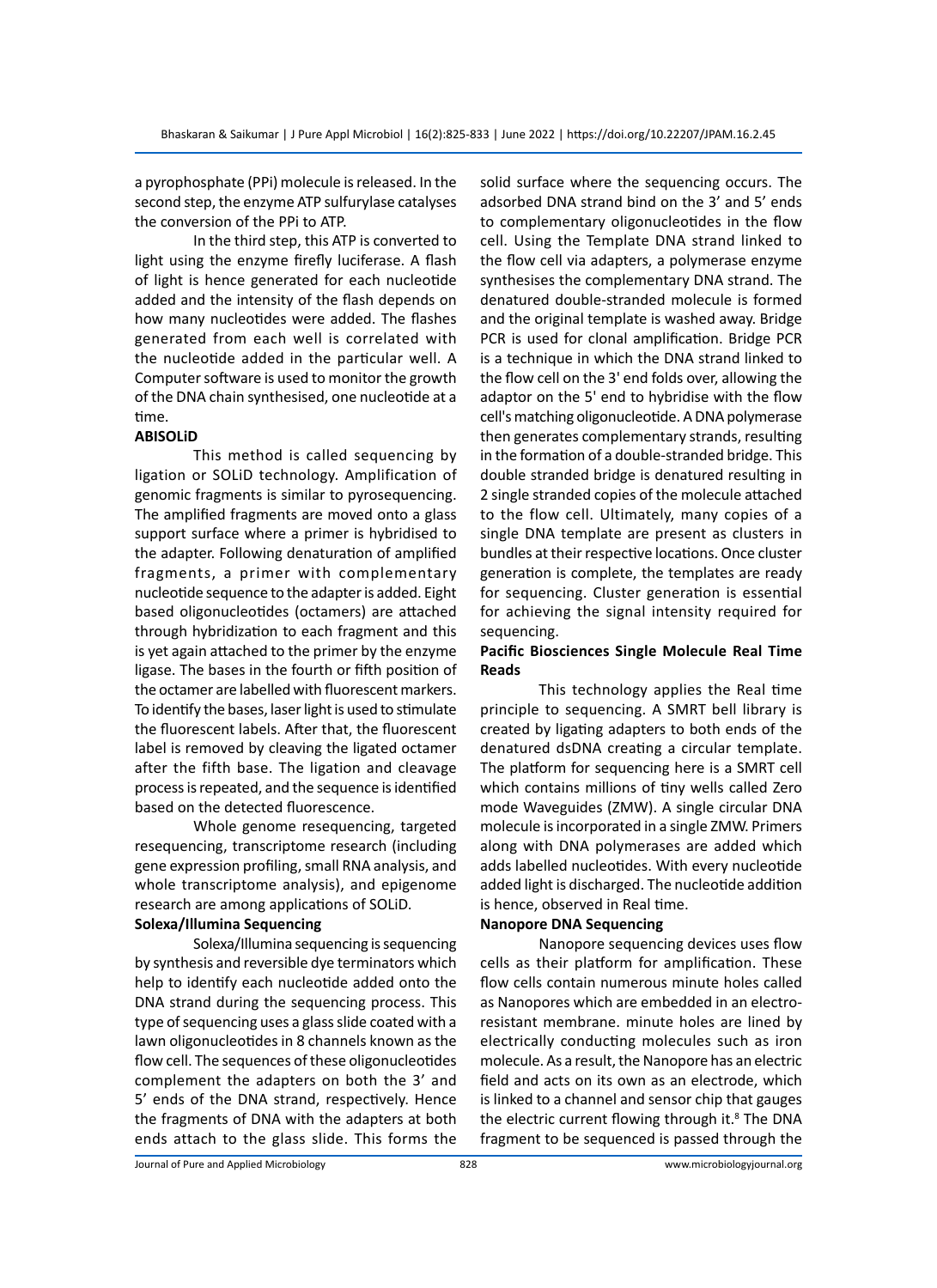nanopore such that at a time only one nucleotide can pass through. The different nucleotides produce a change in the magnitude of current which is detected in real time by the sensor chip. The alteration of the electric field of the nanopore is different for each base which is used for detecting the nucleotide base. The characteristic squiggle in the electric field produced by the passage of each nucleic acid through the nanopore allows the DNA to be sequenced. This method can be used for sequencing of DNA, RNA and proteins. The currently in use nanopores are single channel nanopores like biological nanopores and solid state nanopores. Recent research has shown promise for multichannel nanopore arrays where the fluidic chip has multiple pores set in a parallel sequence facing one common chamber where the DNA is added. This in turn helps to achieve better and faster results.29

#### **Helicos tSMS**

It is the first commercial NGS platform using the principle of single molecule fluorescent sequencing. DNA samples are first fragmented to small size molecules of 100-200 nucleotides in length. A universal poly A sequence along with a fluorescent adenosine nucleotide is attached to the 3' end of each strand which acts as the template. A Helicos flow cell is the surface where hybridization occurs. The flow cell has several oligoT oligomers immobilised on its surface which act as capture sites for the polyA tagged DNA fragments. The flow cell that contains the hybridised fragments is loaded into the instrument. Each fluorescently labelled template is detected by a laser that illuminates the flow cell. On the flow cell surface, a CCD camera creates a map of the template. The fluorescent template label is cleaved and cleared away once the templates have been recorded. A DNA polymerase is added which catalyses the addition of single type of complementary fluorescently labelled nucleotides one at a time to the primers. A wash step removes the unhybridized nucleotides and DNA polymerase. A laser beam is used again to detect and image the fluorescence from the added nucleotides at the specific locations on the flow cell surface. The fluorescent label is cleaved yet again, and the procedure is repeated with each of the other nucleotide bases until the DNA is

sequenced to the appropriate length. Imaging is done with each addition of the nucleotides. This method can sequence a billion bases per hour. Hence, the time required to sequence complete genomes is considerably reduced.

# **Fourth Generation Sequencing**

These methods are used especially in histology specimens where the sequencing is done in situ in the cells, preserving the spatial co ordinates of RNA and DNA. This ultimately enables to map the sequenced data back to the histological context. This enables to identify tumor microenvironments to identify new targets for therapy. Examples of fourth generation sequencing includes single cell RNA sequencing (scRNA‐seq) technology, in situ sequencing (ISS).

# **Comparison Of Various Sequencing Methods**

Next generation sequencing was a great advancement over the Sanger's sequencing and helped ensure that this method could be commercially available for use. Some advantages over Sanger's sequencing include

- 1. Sequencing library construction and clonal amplification of DNA as part of the sequencing procedure
- 2. Array based sequencing in which DNA can be multiplexed and larger through put achieved
- 3. Immobilisation of DNA on solid phase as the platform

The first NGS sequencer to be commercially available was the pyrosequencer. It had several advantages over Sanger's method in having a higher sensitivity, it was faster and more cost effective. The disadvantages of pyrosequencing includes:-

- a. Laborious sample preparation.<sup>26</sup>
- b. Only short sequences can be sequenced.<sup>6</sup>
- c. Prone to produce errors as the reading was through homopolymeric sequences.<sup>6</sup>
- d. Expensive instruments.<sup>26</sup>

The Illumina sequencer though offers a high throughput of data, requires very expensive instruments.<sup>26</sup>

ABI/SOLiD has very high throughput and lesser cost of reagents but it takes a long duration of time to give results and the cost of the instrument is high.<sup>26</sup>

The short read length and resequencing is a key disadvantage of the Sequencing by Ligation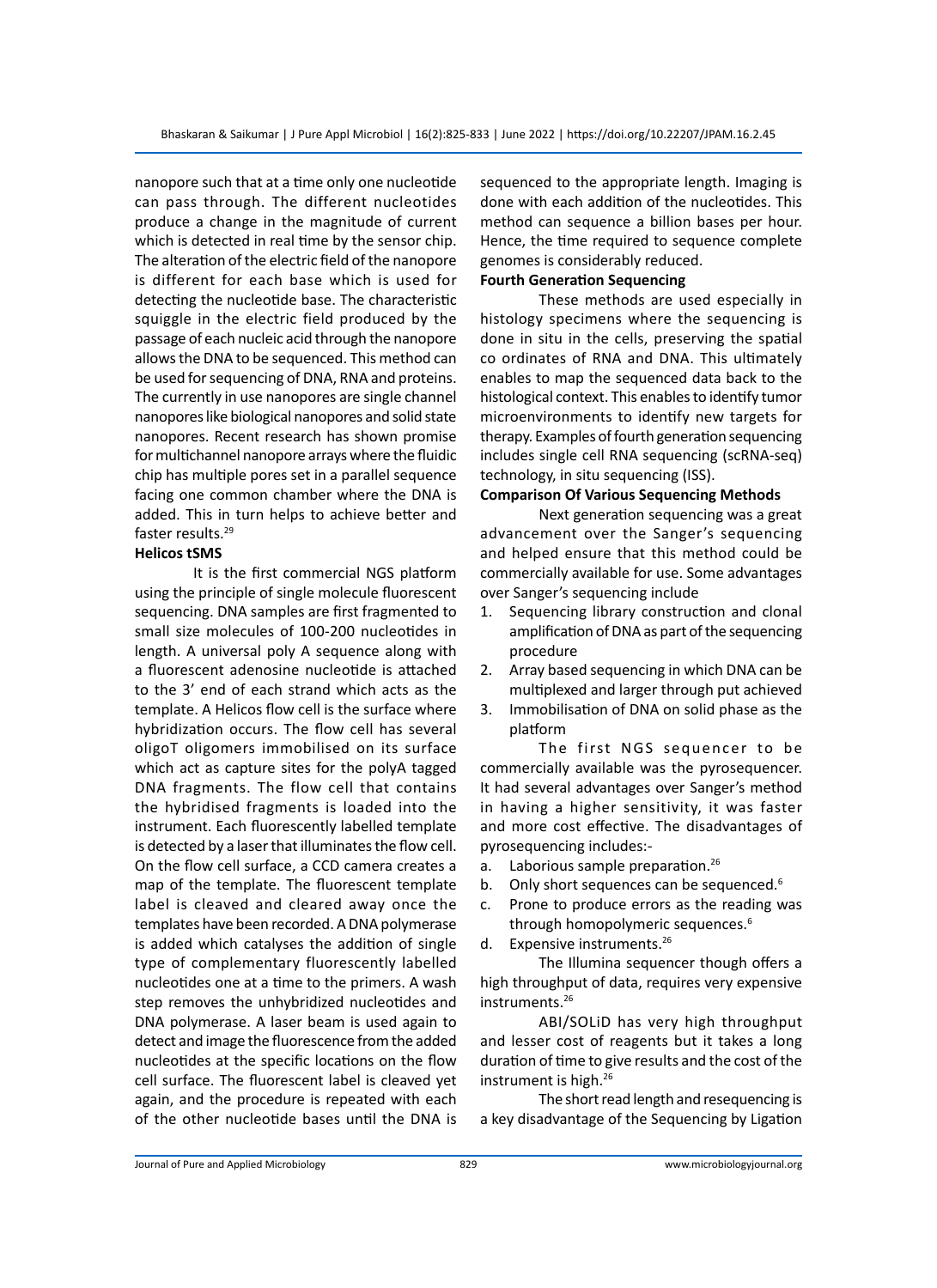technique. The Nanopore sequencing method has several advantages over the earlier sequencers given that it can read long lengths of fragments, is fluorescent tag-free,<sup>7</sup> and that use of enzymes is remarkably low thereby reducing the need for stringent temperature controls.<sup>8</sup> The problem with the Nanopore sequencer and the Pacific Biosciences Single Molecular Real time Reads is that they are expensive, and low through put.

# **Clinical Microbiology Applications of Next Generation Sequencing**

Management of Outbreaks, identification and surveillance of pathogens, rapid identification of bacteria using the 16S-23S rRNA region, molecular case finding, taxonomy, metagenomics approaches on clinical samples, and the determination of the transmission of zoonotic microorganisms from animals to humans are just a few of the many applications of Next Generation sequencing in clinical microbiology.

# **Outbreak Management**

Whole genome sequencing and NGS can be used to detect and monitor Outbreaks in hospital settings, in public health and epidemiological studies.<sup>28</sup> Apart from Outbreak tracing and characterisation, NGS can be used to implement control measures to prevent the spread of the infective agent.<sup>25</sup> This is particularly useful in outbreaks caused by Multidrug Resistant organisms<sup>30,37,31</sup> and highly virulent strains of bacteria. This can be applied in the high risk areas initially such as transplant units, neonatal ICU'S etc. to promptly curtail any outbreaks.<sup>22,33,34</sup> The main challenge here is the lack of user-friendly platforms in the bioinformatics software for the interpretation of data by diagnostic microbiologists.<sup>22</sup> A global initiative to sequence and store genetic information about all known pathogens would help to curb outbreaks of emerging pathogens in the initial phase of community transmission.47

# **Molecular Case Finding**

A molecular case definition is given to the isolates producing the outbreaks and are further used in clinical and epidemiological investigations. These databases are used retrospectively in outbreaks later on to form a conclusive diagnosis. As a result, cases that would have been missed by standard epidemiological investigations can now be tracked down.<sup>41</sup>

#### **Characterisation of Pathogens**

NGS can be used to characterise the pathogens with respect to virulence characteristics and detection of novel resistance genes. This is of special significance in organisms such as *Mycobacterium tuberculosis,* where Next Generation sequencing methods can provide data regarding resistance against anti tubercular drugs precipitately within  $8 - 9$  days as it can be done directly from the specimen. This in turn helps the physician to administer well targeted therapy.<sup>23</sup> The epidemiology and evolution of pathogens such as *Yersinia pestis, Vibrio cholerae,* Methicillin resistant *Staphylococcus aureus* etc. has been studied using these sequencing technologies aiding in our understanding of the emergence of these epidemic clones and ultimately helping in preventing such epidemics.<sup>32,35</sup>

# **Influenza Virus Vaccine Development**

Influenza virus undergoes genetic reassortment, antigenic shift and antigenic drift thereby requiring active surveillance to detect the strain in circulation in the particular region and device vaccines according to the circulating strains. The evolution of human and animal influenza viruses are monitored all around the year to select the appropriate strains for vaccine development.<sup>21</sup> **Guiding Prevention Strategies in HIV**

In certain circumstances where a sudden increase in the number of reported cases of HIV occurs, it is important to trace the source and detect HIV genomic sequences and analyse them with epidemiological data to characterise the outbreak and establish the transmission dynamics. This can be done accurately in a shorter duration of time using Next generation sequencing.<sup>21</sup>

Massively parallel sequencing (MPS) and Pyrosequencing can be used to detect single clones of coreceptor (CXCR 4) tropism of the HIV virus, thereby enabling the prediction of drug efficacy while using entry inhibitors.<sup>42-44</sup>

# **Detection of Emerging Pathogens**

Use of sequencing is pivotal for diagnosis of emerging infections using genomic and metagenomic analysis.<sup>2</sup> The detection of potential bioterrorism agents can be done at a faster pace using Next Generation sequencing. Strain specific genotyping helps in tracing the contacts in such suspected cases.<sup>45</sup>

Journal of Pure and Applied Microbiology 830 www.microbiologyjournal.org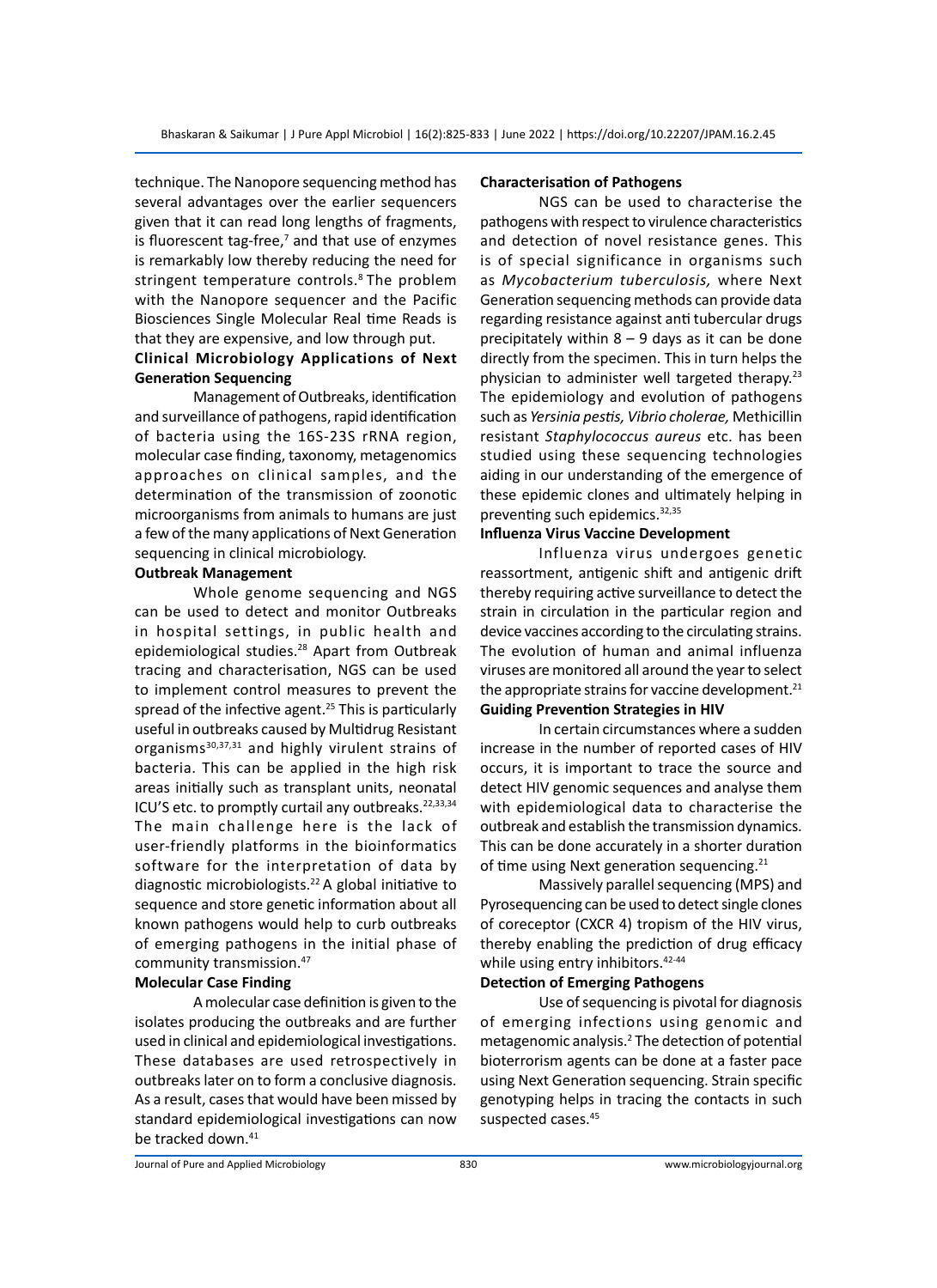#### **Bacterial Taxonomy**

Whole Genome sequencing and 16s rRNA gene are used to identify the taxonomic trees of bacteria.

# **Metagenomics**

Metagenomic analysis of the organisms in a particular environment such as gut microbiome has vast implications. Research has been done to find the relationship between the gut microbiome and many illnesses such as diabetes, Irritable bowel syndrome, obesity etc. Targetted Next Generation Sequencing of the 16s-23s rRNA cluster region for characterisation of bacteria from clinical specimens can be used where the entire microbial population in a clinical sample is detected and analysed.36

# **Detecting Zoonotic Transmission**

Human and animal pathogens can be well distinguished by NGS with more conviction. Early and specific detection of such zoonotic transmission helps in precise and directed treatment targeting the right organism. It is also very important in curtailing community spread of these zoonosis. The virulence factors allowing such transmission also can be studied using NGS.

# **Diagnosis of Genetic Disorders by Next Generation Sequencing**

In genetic disorders where the clinical diagnosis is unclear, genetic testing can help with precise diagnosis. Three methods of sequencing for diagnosis are broadly gene panel, exon and genome sequencing

# **Control of Antimicrobial Resistance**

Whole genome sequencing has immense potential to help in curtailing antimicrobial resistance. The detection of specific genetic changes associated with the development of resistance, $27$  to the antibiotic as well as the identification of newer targets of action for drugs can be identified which opens the possibilities of novel antibiotic development.<sup>24</sup>

# **CONCLUSION**

Next generation sequencing methods have evolved through several years to reach a point where it can be used in clinical diagnostic laboratories and research labs to create quality work. It helps to determine new targets for therapy and diagnosis which in turn broadens the horizon for patient care.

# **ACKNOWLEDGMENTS**

We would like to thank the Department of Microbiology, Sree Balaji Medical College and Hospital for their support.

#### **CONFLICT OF INTEREST**

The author declares that there is no conflict of interest.

#### **AUTHORS' CONTRIBUTION**

All authors listed have made a substantial, direct and intellectual contribution to the work, and approved it for publication.

#### **FUNDING**

None.

# **DATA AVAILABILITY**

All datasets generated or analysed during this study are included in the manuscript.

### **ETHICS STATEMENT**

This article does not contain any studies with human participants or animals performed by any of the authors.

#### **REFERENCES**

- 1. Frey KG, Herrera-Galeano JE, Redden CL, et al. Comparison of three next-generation sequencing platforms for metagenomic sequencing and identification of pathogens in blood. *BMC Genomics.*  2014;15:96. doi: 10.1186/1471-2164-15-96
- 2. Ekblom R, Galindo J. Applications of next generation sequencing in molecular ecology of non-model organisms. *Heredity.* 2011;107(1):1-15. doi: 10.1038/ hdy.2010.152
- 3. Chiu CY, Miller SA. Clinical metagenomics. *Nat Rev Genet.* 2019;20(6):341-355. doi: 10.1038/s41576-019- 0113-7
- 4. Qin D. Next-generation sequencing and its clinical application. *Cancer Biol Med.* 2019;16(1):4-10. doi: 10.20892/j.issn.2095-3941.2018.0055
- 5. Bertelli C, Greub G. Rapid bacterial genome sequencing: methods and applications in clinical microbiology. *Clin Microbiol Infect.* 2013;19(9):803-813. doi: 10.1111/1469-0691.12217
- 6. Lam HYK, Clark MJ, Chen R, et al. Performance comparison of whole-genome sequencing platforms. *Nat Biotechnol.* 2012;30:78-82. doi: 10.1038/nbt.2065 7. Branton D, Deamer DW, Marziali A, et al. The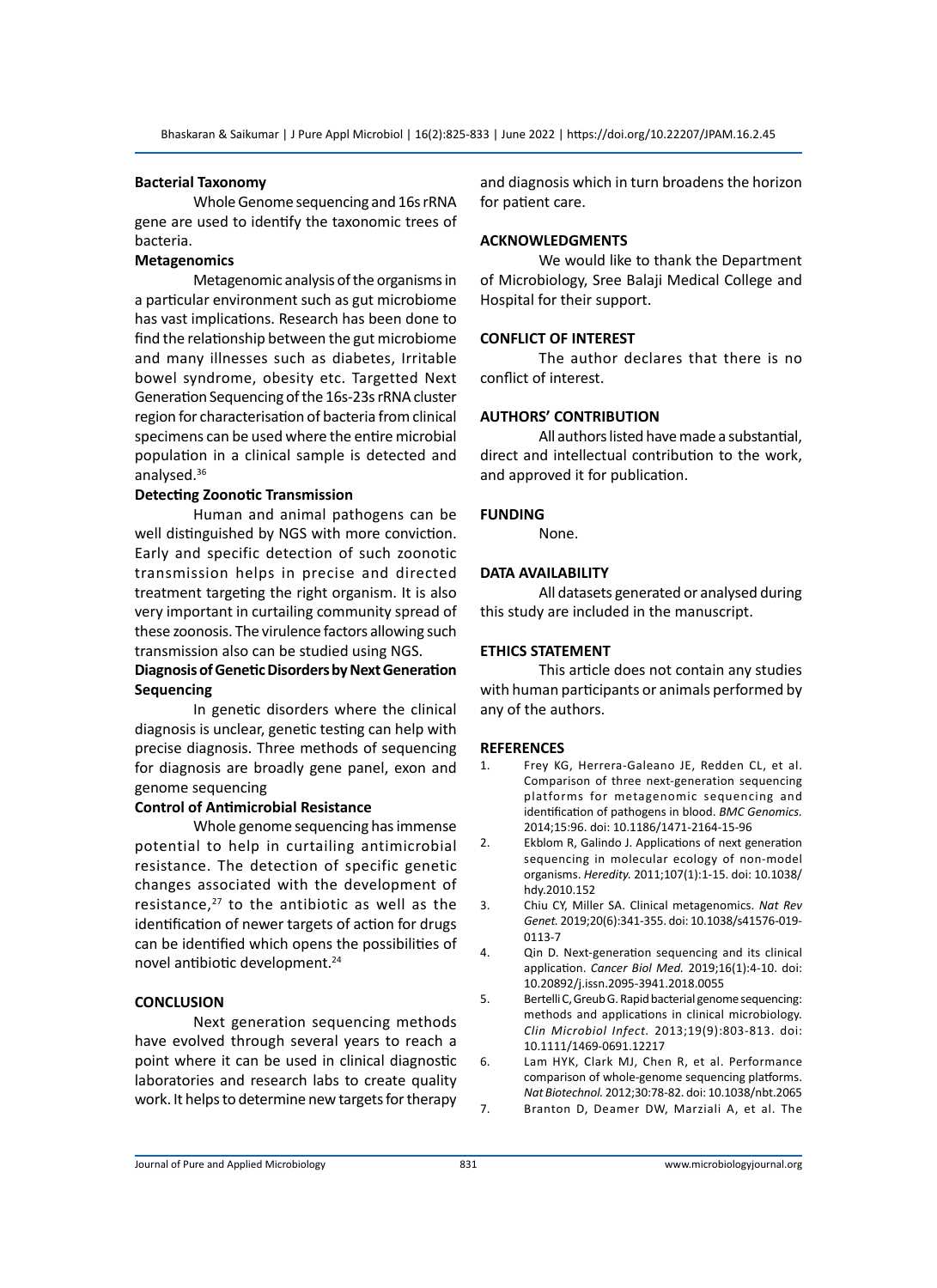potential and challenges of nanopore sequencing. *Nat Biotechnol.* 2008;26(10):1146-1153. doi: 10.1038/ nbt.1495

- 8. Song L, Hobaugh MR, Shustak C, Cheley S, Bayley H, Gouaux JE. Structure of staphylococcal  $\alpha$ -hemolysin, a heptameric transmembrane pore. *Science.* 1996;274(5294):1859-1865. doi: 10.1126/ science.274.5294.1859
- 9. Chang-Seok K. Recent Advances in the Clinical Application of Next-Generation Sequencing. *Pediatr Gastroenterol Hepatol Nutr.* 2021;24(1):1-6. doi: 10.5223/pghn.2021.24.1.1
- 10. Levy SE, Myers RM. Advancements in Next-Generation Sequencing. *Annu Rev Genom Hum Genet.* 2016;17(1):95-115. doi: 10.1146/annurevgenom-083115-022413
- 11. Schuster SC. Next-generation sequencing transforms today's biology. *Nat Methods.* 2008;5(1):16-18. doi: 10.1038/nmeth1156
- 12. Shendure J, Porreca GJ, Reppas NB, et al Accurate multiplex polony sequencing of an evolved bacterial genome. *Science.* 2005;309:1728-1732. doi: 10.1126/ science.1117389
- 13. Gargis AS, Kalman L, Berry MW, et al. Assuring the quality of next-generation sequencing in clinical laboratory practice. *Nat Biotechnol.* 2012;30(11):1033- 1036. doi: 10.1038/nbt.2403
- 14. Moore RA, Warren RL, Freeman JD, et al. The sensitivity of massively parallel sequencing for detecting candidate infectious agents associated with human tissue. *PLoS One.* 2011;6(5):e19838. doi: 10.1371/ journal.pone.0019838
- 15. Tellez-Sosa J, Rodriguez MH, Gomez-Barreto RE, et al. Using high-throughput sequencing to leverage surveillance of genetic diversity and oseltamivir resistance: a pilot study during the 2009 influenza A(H1N1) pandemic. *PLoS One.* 2013;8(7):e67010. doi: 10.1371/journal.pone.0067010
- 16. Loman NJ, Misra RV, Dallman TJ, et al. Performance comparison of benchtop high-throughput sequencing platforms. *Nat Biotechnol.* 2012;30(5):434-439. doi: 10.1038/nbt.2198
- 17. Quail MA, Smith M, Coupland P, et al. A tale of three next generation sequencing platforms: comparison of Ion Torrent, Pacific Biosciences and Illumina MiSeq sequencers. *BMC Genomics.* 2012;13:341. doi: 10.1186/1471-2164-13-341
- 18. Merriman B, Ion Torrent R, Team D, Rothberg JM. Progress in ion torrent semiconductor chip based sequencing. *Electrophoresis.* 2012;33(23):3397-3417. doi: 10.1002/elps.201200424
- 19. Mende DR, Waller AS, Sunagawa S, et al. Assessment of metagenomic assembly using simulated next generation sequencing data. *PLoS One.* 2012;7(2):e31386. doi: 10.1371/journal.pone.0031386
- 20. Applications of Clinical Microbial Next-Generation Sequencing: Report on an American Academy of Microbiology Colloquium held in Washington, DC, in April 2015. Washington (DC): American Society for Microbiology. doi: 10.1128/AAMCol.Apr.2015
- 21. Gwinn M, MacCannell DR, Khabbaz RF. Integrating Advanced Molecular Technologies into Public Health.

*J Clin Microbiol.* 2017;55(3):703-714. doi: 10.1128/ JCM.01967-16

- 22. Sherry NL, Porter JL, Seemann T, Watkins A, Stinear TP, Howden BP. Outbreak investigation using high-throughput genome sequencing within a diagnostic microbiology laboratory. *J Clin Microbiol.*  2013;51(5):1396-1401. doi: 10.1128/JCM.03332-12
- 23. Maladan Y, Krismawati H, Wahyuni T, et al. The wholegenome sequencing in predicting Mycobacterium tuberculosis drug susceptibility and resistance in Papua, Indonesia. *BMC Genomics.* 2021;22(1):844. doi: 10.1186/s12864-021-08139-3
- 24. Koser CU, Ellington MJ, Peacock SJ. Whole-genome sequencing to control antimicrobial resistance. *Trends Genet.* 2014;30(9):401-407. doi: 10.1016/j. tig.2014.07.003
- 25. Koser CU, Holden MT, Ellington MJ, et al. Rapid wholegenome sequencing for investigation of a neonatal MRSA outbreak. *N Engl J Med.* 2012;366(24):2267- 2275. doi: 10.1056/NEJMoa1109910
- 26. Niedringhaus TP, Milanova D, Kerby MB, Snyder MP, Barron AE. Landscape of next-generation sequencing technologies. *Anal Chem.* 2011;83(12):4327-4341. doi: 10.1021/ac2010857
- 27. Livermore DM, Wain J. Revolutionising bacteriology to improve treatment outcomes and antibiotic stewardship. *Infect Chemother.* 2013;45(1):1-10. doi: 10.3947/ic.2013.45.1.1
- 28. Koser CU, Ellington MJ, Cartwright EJ, et al. Routine use of microbial whole genome sequencing in diagnostic and public health microbiology. *PLoS Pathog.*  2012;8:e1002824. doi: 10.1371/journal.ppat.1002824
- 29. Maitra RD, Kim J, Dunbar WB. Recent advances in nanopore sequencing. *Electrophoresis.* 2012;33(23):3418-3428. doi: 10.1002/elps.201200272
- 30. Cartwright EJ, Koser CU, Peacock SJ. Microbial sequences benefit health now. *Nature.* 2011;471(7340):578. doi: 10.1038/471578d
- 31. Harris SR, Cartwright EJ, Torok ME, et al. Wholegenome sequencing for analysis of an outbreak of meticillin-resistant *Staphylococcus aureus*: a descriptive study. *Lancet Infect Dis.* 2013;13(2):130- 136. doi: 10.1016/S1473-3099(12)70268-2
- 32. Parkhill J, Wren BW. Bacterial epidemiology and biology--lessons from genome sequencing. *Genome Biol.* 2011;12(10):230. doi: 10.1186/gb-2011-12-10- 230
- 33. Shea PR, Beres SB, Flores AR, et al. Distinct signatures of diversifying selection revealed by genome analysis of respiratory tract and invasive bacterial populations. *Proc Natl Acad Sci U S A.* 2011;108(12):5039-5044. doi: 10.1073/pnas.1016282108
- 34. Gardy JL, Johnston JC, Ho Sui SJ, et al. Wholegenome sequencing and social-network analysis of a tuberculosis outbreak. *N Engl J Med.* 2011;364(8):730- 739. doi: 10.1056/NEJMoa1003176
- 35. Holt KE, Parkhill J, Mazzoni CJ, et al. High-throughput sequencing provides insights into genome variation and evolution in *Salmonella Typhi. Nat Genet.* 2008;40(8):987-993. doi: 10.1038/ng.195
- 36. Hall N. Advanced sequencing technologies and their wider impact in microbiology. *J Exp Biol.* 2007;210(Pt